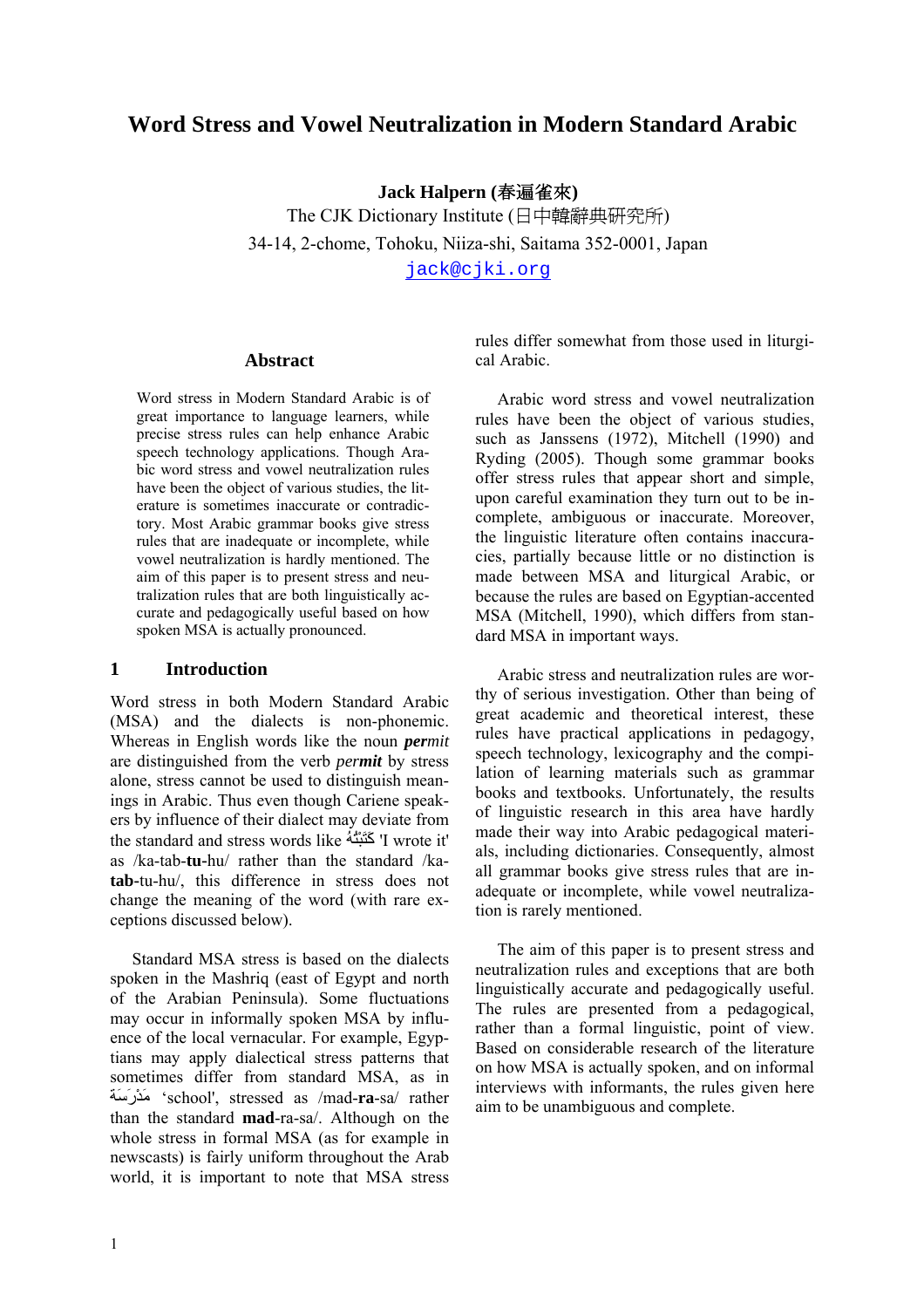### **2 Format and Definitions**

Phonemic transcriptions are surrounded by slashes (except inside tables), while syllable boundaries, which do not necessarily coincide with morphemic boundaries, are indicated by hyphens. Parentheses indicate the second half of a long vowel or consonant that is not pronounced (neutralized), as in /ya(a)-**baan**/, or possibly pronounced half-long. **Boldface** is used to indicate the stressed syllable.

Two consecutive vowels (as in CVV or CVVC) represent either a long vowel (ونُن' the letter nuun' /nuun/) or a diphthong (مْوَي' day' /yawm/). Similarly, two consonants (as in CVCC) represent either a double consonant, indicated by a *shadda* (ّجَح' pilgrimage' /Haj(j)/), or distinct consonants (قْرَب' lightning' /barq/).

*Disyllabic,* as is self evident, refers to words consisting of two syllables, while *polysyllabic* refers to those consisting of three or more syllables but excludes those of two syllables.

*Proclitics* in Arabic refer to one-letter function words such as the definite article and some prepositions attached to the beginning of a word. These include  $\checkmark$  /'al/,  $\checkmark$  /wa/,  $\checkmark$  /fa/,  $\checkmark$  /bi/,  $\checkmark$  /li/,  $\bigcup/\mathbf{a}/\bigtriangleup$  /ka/,  $\bigwedge/\mathbf{a}/\bigtriangleup$  /sa/, and are ignored in determining stress.

### **3 Syllabic Structure**

To understand stress rules properly, it is necessary to understand how words are divided into syllables (syllabic structure). Arabic syllables are of six structural types that can be classified into the three categories defined below: **light**, **heavy** and **superheavy**.

- 1. A **light syllable** consists of a consonant followed by a short vowel (CV).
	- 1. CV  $\approx$  /ka/ consonant followed by a short vowel.
		- CV ِب /bi/ consonant followed by a short vowel.
- 2. A **heavy syllable** consists of either a consonant followed by two vowels (CVV), or of a consonant followed by a short vowel and a consonant (CVC).

|  | 2. CVV $\mu_{\text{baa}}$ consonant followed by a                            |
|--|------------------------------------------------------------------------------|
|  | long vowel<br>$CVV^*$ گی $\langle$ kay/ consonant followed by a<br>diphthong |

| ئٹ 3. CVC |       | consonant followed by a  |
|-----------|-------|--------------------------|
|           | /hab/ | short vowel and a conso- |
|           |       | nant                     |

3. A **superheavy syllable** consists of a consonant followed by one or two vowels followed by one or two consonants:

| 4. CVVC     | ئو ن            | $\cos$ onsonant + long vowel +                                                            |
|-------------|-----------------|-------------------------------------------------------------------------------------------|
| <b>CVVC</b> | /num/<br>يَوْم  | consonant<br>$\cos$ onsonant + diphthong +                                                |
| 5. CVCC     | /yawm/<br>گٹ    | consonant<br>$\cos$ onsonant + short vowel +                                              |
| <b>CVCC</b> | /kabb/<br>بَرْق | double consonant<br>$\cos$ consonant + short vowel +                                      |
| 6. CVVCC    | /barq/<br>شات   | $\cos$ onsonant + consonant<br>$\cos$ onsonant + long vowel+<br>/shaabb/ double consonant |
|             |                 |                                                                                           |

Only one superheavy syllable can appear in a word, which almost always occurs at word end. But occasionally superheavy syllables can occur in other positions, as in ادََّش /**shaad**-da/ 'he argued'.

#### **4 Stress Rules**

1. **Stress always falls on the ultimate syllable if that syllable is superheavy**. This rule takes precedence over all others.

| <b>Arabic</b> | <b>Roman</b>        | <b>English</b> |
|---------------|---------------------|----------------|
| رجال          | ri-jaal             | men            |
| جَدِيد        | ja-diid             | new            |
| يَابَان       | ya(a)-baan          |                |
| يَابَانِيِّ   | $ya(a)$ -ba(a)-niyy | Japanese       |

Table 1: Stress on superheavy

2. **In monosyllabic words, stress falls on the ultimate syllable**.

|                             | Arabic   Roman   English |          |  |
|-----------------------------|--------------------------|----------|--|
| که ا                        | ma(a)                    | what     |  |
| قُدُ                        | qad                      | already  |  |
| ڵۊٞۮ                        | la-qad                   | already  |  |
| Š.                          | bi-kam                   | how much |  |
| Table 2: Stress on ultimate |                          |          |  |

Though it is self-evident that monosyllabic words can only be stressed on the single syllable, it is necessary to keep in mind that proclitics are ignored in counting syllables, so that disyllabic words, like ْدَقَل are considered monosyllabic for stress purposes.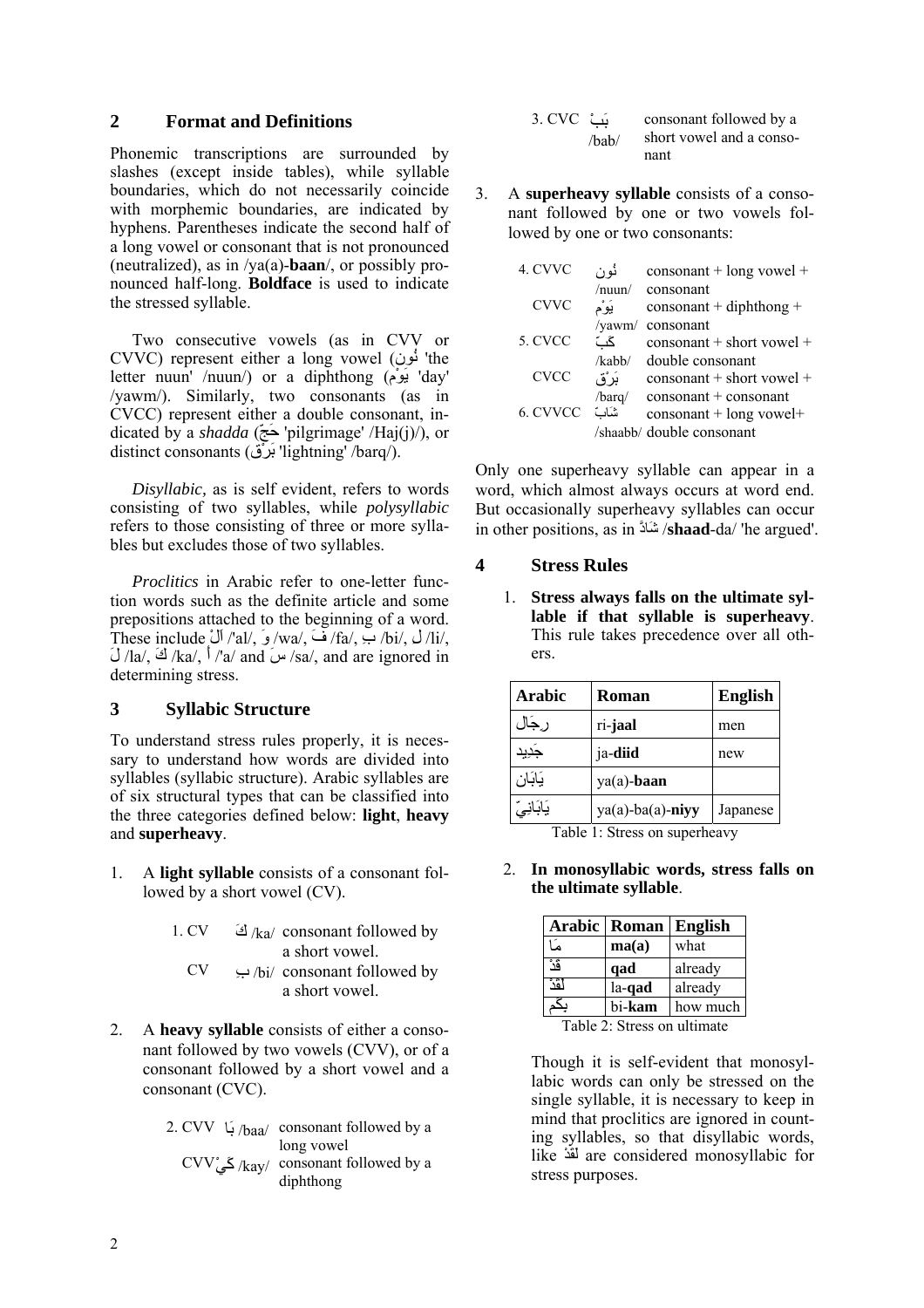| Arabic      | Roman               | English            |
|-------------|---------------------|--------------------|
| هي          | hi-ya               | she                |
| بَنَى       | $ba-na(a)$          | he built           |
| وَلَد       | wa-lad              | son                |
| آلوآلد      | 'al-wa-lad          | the son            |
| وَأَلْوَلْد | wal- <b>wa</b> -lad | and the son        |
| بَاتَ       | <b>baa-ta</b>       | he spent the night |
| مَاذَا      | $maa$ -dha $(a)$    | what               |
| گاټِب       | kaa-tib             | writer             |
| نَحنُ       | $n$ a $H$ -nu       | we                 |
| فلنَا       | $qul-na(a)$         | we said            |
| شَادَّ      | shaad-da            | he argued          |
| أجل         | 'a-jal              | indeed             |

3. **In disyllabic words, stress falls on the penultimate syllable**.

Table 3: Penultimate stress in disyllabic words

- Every possible structure of disyllabic words, including those with short vowels, long vowels, diphthongs and clitics, is shown above. In principle, stress is always on the first syllable of disyllabic words. However, some words that seem disyllabic, like ْمَكِب, are actually monosyllabic with a proclitic attached. Since proclitics are not stressed, this must be pronounced /bi-**kam**, not **bi**-kam. On the other hand, though /'al**wa**-lad/ and /wal-**wa**-lad/ are obviously polysyllabic, they are stressed like disyllabic words because the proclitics /wa/ and /'al/ are ignored in counting syllables.
- The stress on the ultimate syllable of /'a**jal**/, a rare exception, is explained below.
	- 4. **In polysyllabic words, stress falls on the penultimate if that syllable is heavy.**

| Arabic        | Roman                               | <b>English</b> |
|---------------|-------------------------------------|----------------|
| جديد          | ja-dii-dun                          | new            |
| ݿݨݑݨݥ         | ka- <b>tab</b> -tum                 | you wrote      |
| كَلِمَاتِي    | ka-li- <b>maa</b> -ti(i)            | my words       |
| يَابَانِيِّ   | $ya(a)$ -baa-ni $(yy)$              | Japanese       |
| يَابَانِيٌّ   | $ya(a)$ -ba $(a)$ -niy-<br>vun      | Japanese       |
| َيَابَانِيُون | $ya(a)-ba(a)-ni-$<br><b>vuu</b> -na | Japanese       |

Table 4: Penultimate stress on heavy syllables

5. **In polysyllabic words, stress falls on the antepenultimate if the penultimate is light.** 

| Arabic      | Roman                       | <b>English</b>          |
|-------------|-----------------------------|-------------------------|
| ݣْنَبَ      | <b>ka-ta-ba</b>             | he wrote                |
| ݣْنَا       | $\mathbf{ka}$ -ta-ba $(a)$  | they wrote              |
| گاتَبَ      | $\bf{ka}$ a-ta-ba $\bf{a})$ | he<br>corre-<br>sponded |
| بَتْكَدَّ   | <b>ka-ta-bat</b>            | she wrote               |
| كملمَة      | ka-li-ma                    | word                    |
| كلِمَةِ     | ka-li-ma-ti                 | my word                 |
| كملمَة      | ka <b>-li-</b> ma-tun       | word                    |
| عَاصِمَة    | `aa-Si-ma                   | capital                 |
| عَاصِمَةٌ   | `aa-Si-ma-tun               | capital                 |
| مَكْنَبَة   | mak-ta-ba                   | library                 |
| مَكْتَبَتِي | mak-ta-ba-ti $(i)$          | my library              |
| مَكْنَنَهُ  | mak- <b>ta</b> -ba-tun      | library                 |

Table 5: Antepenultimate stress

## **5 Applying Stress Rules**

Below are some points to keep in mind when applying the stress rules.

### **5.1 Syllabification**

In standard pronunciation of MSA only the last three syllables are relevant for determining stress, which means that stress never falls on the preantepenultimate syllable or before that. Thus if a word consists of four or more syllables, only one of the last three is stressed. Dividing words into syllables and counting the number of syllables correctly is essential for determining stress. To do so properly, it is necessary to understand the structure of light, heavy and superheavy syllables. For example, يدِدَج /ja-**diid**/ 'new' (CV-CVVC) is disyllabic because it consists of one light and one superheavy syllable, whereas ٌيدِدَج /ja-**dii**-dun/ (CV-CVV-CVC) polysyllabic because it consists of one light and two heavy syllables).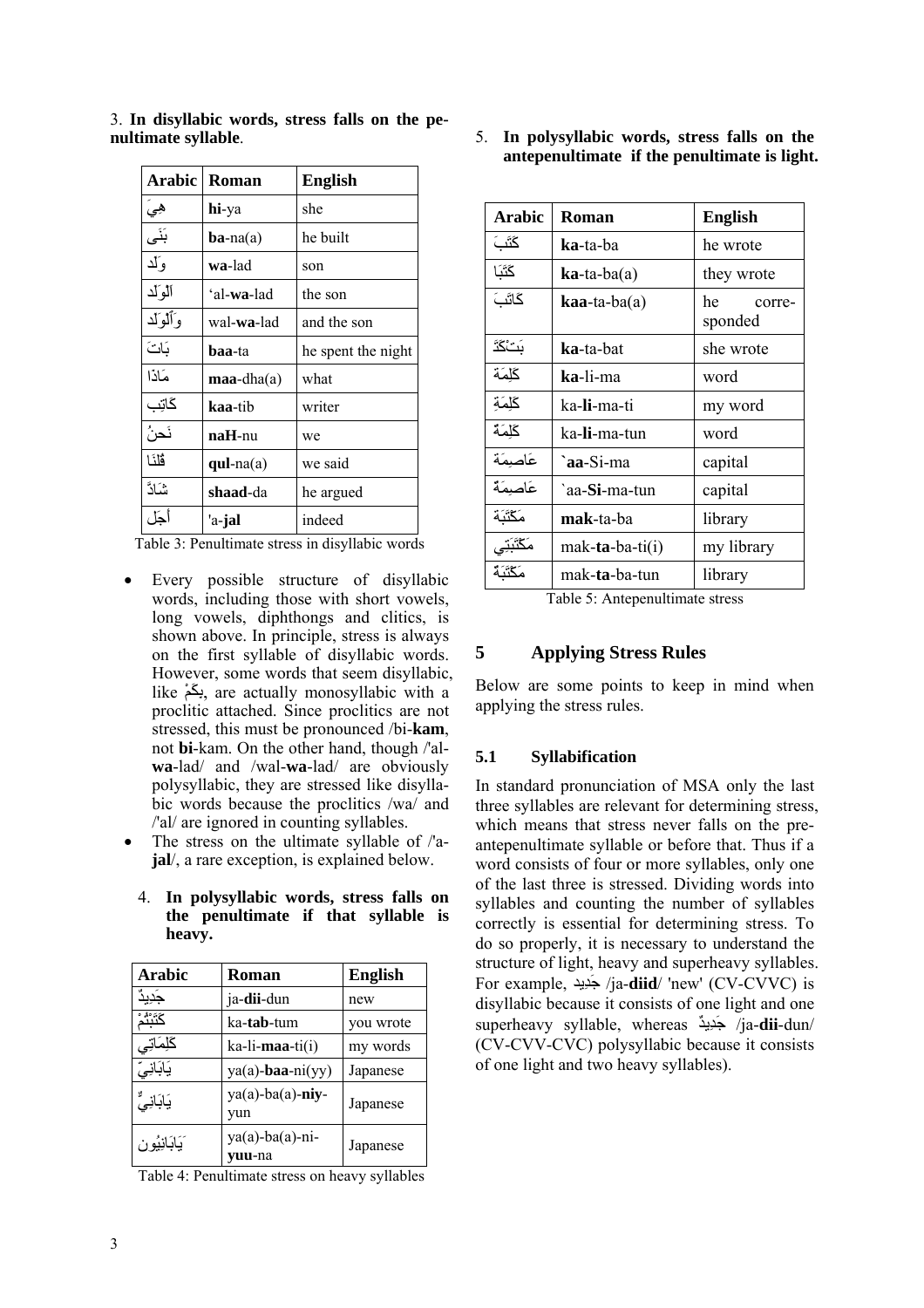#### **5.2 Ignoring Proclitics**

Proclitics are not stressed and must be disregarded when applying stress rules. For example, دَلَو /**wa**-lad/ 'boy', stressed on the penultimate according to Rule 3, maintains the stress on the َو /wa/ even when combined with the definite article; i.e., دَلَوْلَأ is stressed /'al-**wa**-lad/, not /**'al**-walad/, as one would expect from Rule 5. To rephrase, although /'al-wa-lad/ consists of three syllables, the first is ignored so that stress rules are applied as if it were a disyllabic word (Rule 3).

There is a small set of disyllabic words that consist of a proclitic followed by a single syllable. For example, ْمَكِب /bi-kam/ 'how much' consists of the proclitic  $\leftrightarrow$  /bi/ and  $\&$  /kam/ 'how much'. If proclitics were not ignored, this word would be stressed on the penultimate as /**bi**-kam/ according to Rule 3. Ignoring the proclitic means that it should be pronounced /bi-**kam**/, so that it is stressed as if it were monosyllabic according to Rule 2 though in fact it is disyllabic. By exactly the same logic, ْدَقَل' already', which consists the proclitic َل /la/ combined with دَق /qad/ 'already', is pronounced /la-**qad**/ according to Rule 2, not /**la**-qad/ according to Rule 3.

#### **5.3 Stress Shift**

The number of syllables is determined by how the word is *actually* pronounced, not by how it "should" be pronounced. Even in highly formal spoken MSA case endings and some final vowels are often omitted, which cause the syllable count to decrease and the stress to shift backwards. For example, if the case ending ٌة /tun/ of ٌةَبَتْكَم' library', pronounced /mak-**ta**-ba-tun/ according to Rule 5, is omitted, the syllable count decreases from four to three. This causes the stress to shift backwards from /ta/ to /mak/ according to Rule 5 so that the word is pronounced /**mak**-ta-ba/.

On the other hand, when words like ٌابَتِآ 'book', pronounced /ki-**taa**-bun/ according to Rule 4, are shortened to ابَتِآ /ki-**taab**/, the stress shifts forward by one syllable according to Rule 1 (stress on superheavy). Interestingly, though the stress shifts from the penultimate /taa/ to the ultimate syllable /taab/, the stress is still on the same long vowel /aa/.

### **5.4 Nisba Adjectives**

The *nisba* is a type of adjective that indicates relation or pertinence, such as nationality. The masculine is formed by adding the suffix  $\zeta$ /iyy/ and the feminine by addingِيَّة /iyya/. For example, the nisba for ُانَابَيْلَا /'al-ya(a)-**baa**-nu/ 'Japan' becomes ّيِانَابَي /ya(a)-ba(a)-**niyy** 'Japanese' in the masculine and ةّيِانَابَي /ya(a)-ba(a)-**niy**-ya/ in the feminine/. Strictly speaking, in formal MSA ّيِانَابَي should be pronounced /ya(a)-ba(a)-**niyy**/ (or يٌِّانَابَي /ya(a)-ba(a)-**niy**-yun/ if the case ending is pronounced). Note that the stress is on the /niyy/ according to Rule 1 because /niyy/ is a superheavy syllable consisting of CVCC. In reality, however, the masculine nisba suffix is often pronounced /ii/ or /iiy/ (normally shortend to /i/), rather than the formal /iyy/, causing the stress to shift to the penultimate -- in this case /ya(a)-**baa**ni(yy)  $\prime$  -- according to Rule 4 (see more below). In short, ّيِانَابَي can have at least two pronunciations: the formal /ya(a)-ba(a)-**niyy** and the more common /ya(a)-**baa**-ni(yy)/.

Note that none of these subtleties regarding nisba pronunciation constitutes an exception to the stress rules. As long as the rules are applied strictly based on how the word is pronounced, the stressed syllable can be predicted by the rules. The reason that nisba adjectives can have two different stress patterns is because they can have two (or more) different pronunciations. Since the syllabic structures for these different pronunciations are not the same, different rules need to be applied (Rule 1 or Rule 4).

### **5.5 Final Long Vowels**

Final long vowels, which are normally neutralized, are not stressed. Thus اَمُه' they two' is pronounced /**hu**-ma(a)/, not /hu-**maa**/. This is neither a rule nor an exception, but a logical corollary derived from the rules. For /**hu**-ma(a)/, applying Rule 3 yields the correct stress.

| <b>Arabic</b> | <b>Roman</b>     | <b>English</b> |
|---------------|------------------|----------------|
| هُمَا         | $hu-ma(a)$       | They           |
| هُ:1          | $hu$ -na $(a)$   | Here           |
| بَنَى         | $ba$ -na(a)      | he built       |
| مَاذَا        | $maa$ -dha $(a)$ | What           |
| ة أنّ 1       | $qul-na(a)$      | we said        |

Table 6: Final long vowels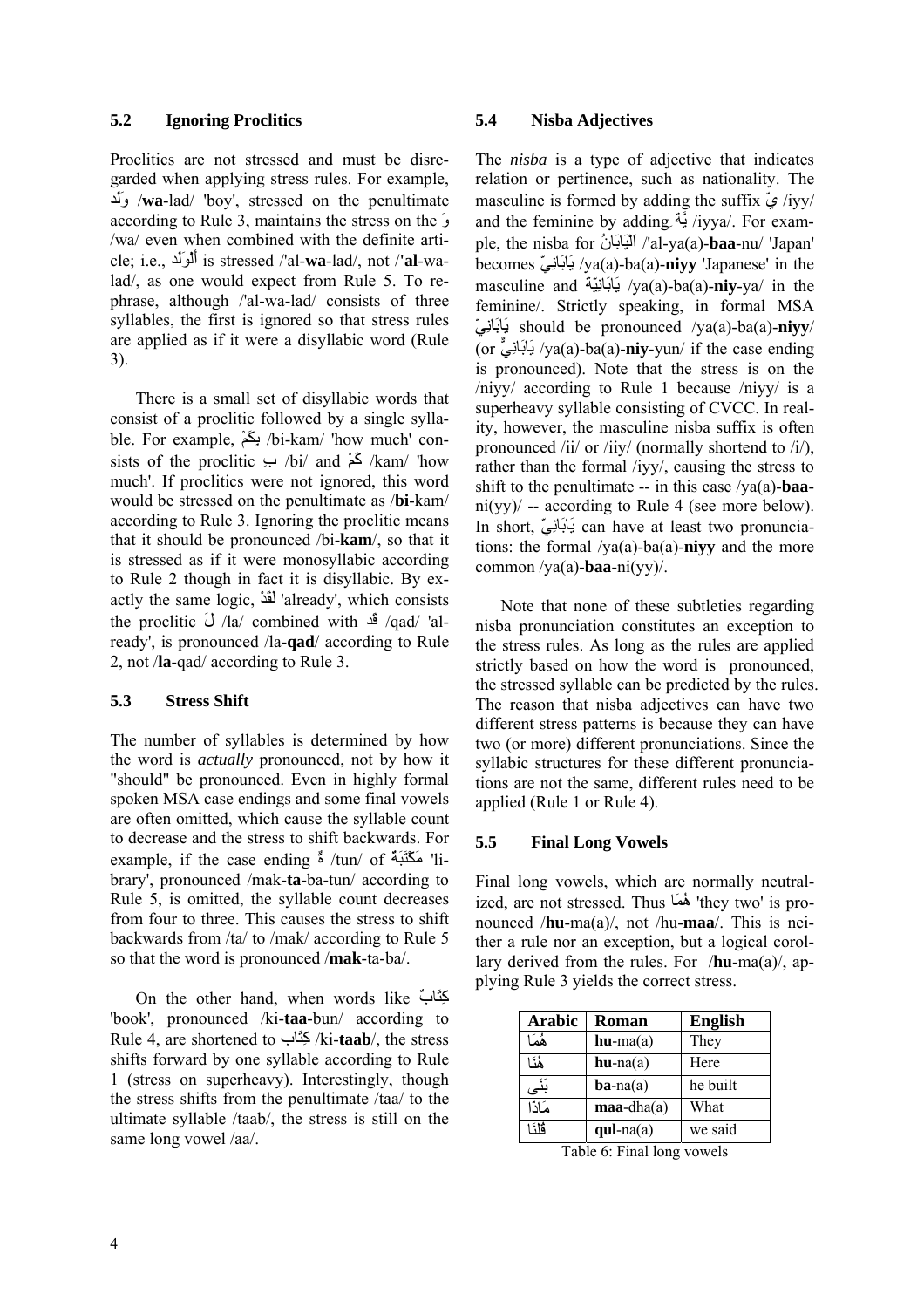Seeming exceptions to this corollary include words ending in  $a \in \text{hamza-on-the line}$ . For example, إِلَى ٱللَّقَاء goodbye' sounds like it is pronounced /'i-lal-li-**qaa**/, with the last long /aa/ stressed, but in fact its precise pronunciation is /'i-lal-li-**qaa'**/ (Rule 1), with the final unvoweled hamza inaudible or hardly audible. The reason that this word does not contradict the rules or the corollary becomes clear if we look at how the word is formally pronounced with the case ending, i.e., ِاءَٱللِّق ىَلِإ /'i-lal-li-**qaa**-'i/.

#### **5.6 Exceptions to Stress Rules**

There are some relatively rare exceptions to the word stress rules, especially to stressing the penultimate of disyllabic words.

 1. Some disyllabic words formed by the suffixation of a pronominal enclitic directly to the proclitics  $\tilde{U}$  /la/ or  $\leftrightarrow$  /bi/ do not follow the normal rules of ignoring proclitics when counting syllables. For example, ْمُكَل' for you' consists of the enclitic ْمُآ /kum/ suffixed to the proclitic َل /la/. Normally Rule 2 would apply, the proclitic would be ignored, and the word would be pronounced as /la-**kum**/ with stress on the ultimate, just like ْمَكِب is pronounced /bi-**kam**/. In fact ْمُكَل is pronounced /**la**-kum/, just like any normal disyllabic word. What is exceptional here is that the proclitic is not being ignored and Rule 3, rather the Rule 2, is applied. Below are some more examples.

| <b>Arabic</b> | <b>Roman</b> | <b>English</b> |  |  |
|---------------|--------------|----------------|--|--|
| ڵػؙۮ          | la-kum       | for you        |  |  |
| لَمِهَا       | $la-ha(a)$   | for her        |  |  |
| å١            | la-hu        | for him        |  |  |
| بكَ           | bi-ka        | for you        |  |  |
| m<br>n.       |              |                |  |  |

Table 7: Exceptions to Rule 2

 2. The word لَجَأ in the sense of 'indeed' is normally stressed as /**'a**-jal/ according to Rule 2, but in the sense of 'more sublime', a shortened form of لَُّجَأ /'a-**jal**-lu/, it is stressed on the ultimate syllable since /jal/ is the originally stressed syllable. This is a minor phenomenon and can be safely ignored.

 3. Many dual forms end in long /aa/, such as اَبَتَآ اَمُه /hu-ma(a) ka-ta-ba(a)/ 'they two wrote'. According to Rule 3, these should be pronounced /**hu**-ma(a) **ka**-ta-ba(a)/. However, some speakers pronounce these words with a final half-long /a(a)/ that sounds as if there is weak stress on the ultimate syllables, i.e., /hu-**ma(a)** ka-ta-**ba(a)**/, contradicting Rule 3. Other speakers sound as if they pronounce both syllables with more or less equal stress. The most common pronunciation probably follows rules 2 and 3, with primary stress on the /hu/ and /ka/ and the final half long final vowel carrying secondary stress. The stress of dual forms is a borderline case that requires further research.

#### **6 Vowel Neutralization**

Long vowels and double consonants in spoken MSA are normally shortened or *neutralized* in unstressed syllables. Though in carefully enunciated formal MSA, especially in liturgical Arabic, long vowels and double consonants may be fully pronounced, in normal spoken MSA vowel neutralization is a firmly established phenomenon.

 Neutralization is almost totally ignored in reference works such as grammar books and dictionaries. Even such common words as اَنَأ' I' and اَذٰه' this' are incorrectly transcribed as /'anaa/ and /haadhaa/, misleading one to think that the final vowel must be pronounced long, whereas in fact these words are pronounced /**'a**-na(a)/ and /**haa**dha(a)/. Some authors describe neutralization inaccurately. For example, Holes (2004) states that pronominal enclitics are generally kept long in pausal pronunciation, but we could find no evidence to support this claim.

 It should be noted that neutralization may not always result in a fully shortened vowel; that is, a long vowel may be shortened somewhat but not entirely, so that it would be about 1.5 times the length of a short vowel. This is referred to as a *half-long vowel* and the process may be called *semi-neutralization*. Neutralized or semineutralized long vowels are indicated in this paper by enclosing the second part of the long vowel in parentheses, i.e., /**hu**-na(a)/.

 Neutralized long vowels are generally phonetically indistinguishable from the corresponding short vowels. For example, in a word like اَنُه, theoretically pronounced /**hu**-naa/, the final /aa/ is neutralized to /a/ and it sounds just as if it were pronounced /**hu**-na/. It is difficult to predict when a long vowel is to be fully neutralized as opposed to semi-neutralized. There is a tendency to pronounce vowels half long in unstressed syllables when the long vowel has phonemic value,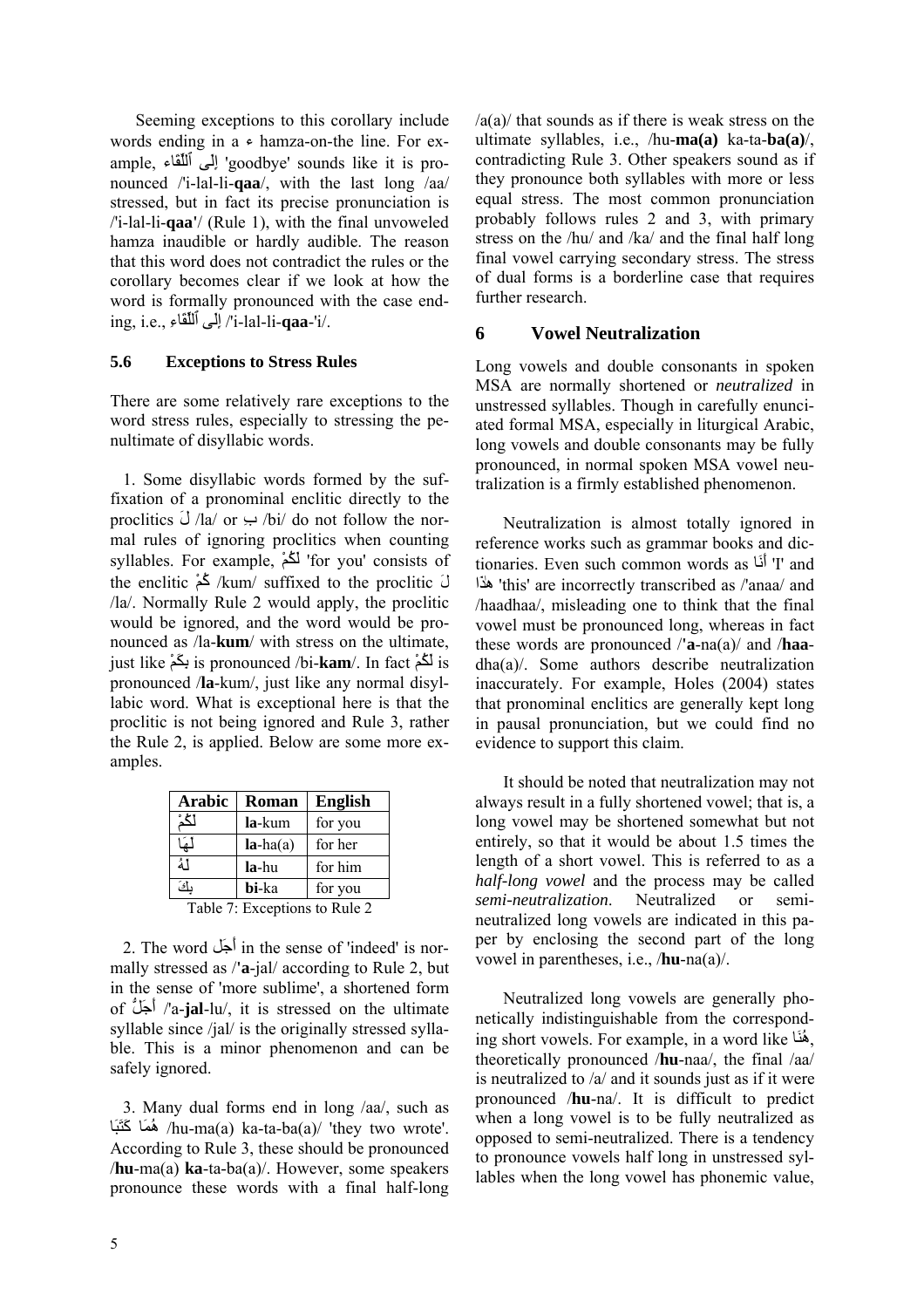such in the dual forms of verbs like اَبَتَآ /**ka**-ta $ba(a)/$ .

 The sections below describe the neutralization rules for spoken MSA. Unlike stress rules, the neutralization rules cannot be said to provide a full and objective account of how MSA is pronounced by all speakers. There is some variation among speakers, especially when long vowels have phonemic value and in dual forms.

## **7 Neutralization Rules**

Below are the rules for neutralizing long syllables in standard spoken MSA. These rules are basically for words of Arabic origin and do not always apply well to loanwords and foreign names.

|  |                    |  | 1. Long vowels in stressed syllables are |  |
|--|--------------------|--|------------------------------------------|--|
|  | never neutralized. |  |                                          |  |

| <b>Arabic</b>             | Roman                 | <b>English</b> |  |
|---------------------------|-----------------------|----------------|--|
| كَلِمَاتِي                | ka-li <b>-maa</b> -ti | my words       |  |
| جديد                      | ja-diid               | new            |  |
| يَابَان                   | ya(a)-baan            | Japan          |  |
| رجال                      | ri-jaal               | men            |  |
| Toble 8. Long voyale rule |                       |                |  |

Table 8: Long vowels rule

Superheavy syllables are always stressed, so they can never be neutralized because neutralization only occurs in unstressed syllables.

### 2. **Final long vowels are normally neutralized**.

| <b>Arabic</b> | Roman                       | <b>English</b> |
|---------------|-----------------------------|----------------|
| هٔمَا         | $hu-ma(a)$                  | they           |
| بييو          | $\mathbf{bay\text{-}ti}(i)$ | my house       |
| يَابَانِيِّ   | $ya(a)$ -baa-ni $(yy)$      | Japanese       |
| ھا            | ma(a)                       | what           |
| مَاذا         | $maa$ -dha $(a)$            | what           |
|               | $k$ a-ta-bu $(u)$           | they wrote     |

Table 9: Final long vowels

This stems from the fact that long vowels at word end are not stressed, and holds even for monosyllabic words or pronominal enclitics. However, in formal MSA and liturgical Arabic the final /a(a)/ of dual forms is often pronounced as a half long vowel or even as a full long vowel.

**3. All long vowels are neutralized, except for the one** *nearest* **the end.** 

| <b>Arabic</b> | <b>Roman</b>        | <b>English</b> |
|---------------|---------------------|----------------|
|               | $ya(a)$ -baan       | Japan          |
| عاذا          | $maa$ -dha $(a)$    | What           |
| سَافَه ْتُ    | saa- <b>far</b> -tu | I travelled    |

Table 10: Long vowel nearest end

The *except for* part above applies to long vowels literally *nearest the end,* not *at* the end, since final long vowels are neutralized according to Rule 2. Thus the /maa/ in اَاذَم /**maa**-dha(a)/ is kept long (Rule 3) but  $/dha(a)$  is neutralized (Rule 2). If there is only one non-final long vowel, it should not be neutralized, *even if unstressed.* Thus /saa-**far**-tu/ is pronounced with long /saa/ since it is the long vowel nearest the end, though some speakers may pronounce it half long or even neutralize it completely.

**4. If a word ends in a double consonant, the last consonant is often neutralized.** 

| Arabic | Roman  | <b>English</b> |
|--------|--------|----------------|
|        | Haj(i) | pilgrimage     |
|        | kab(b) | overthrow      |

Table 11: Double consonant neutralization

Some speakers may pronounce final double consonants, but on the whole they tend to be omitted. This even happens in unstressed syllables in non-final positions, such as in َينِلَّمَكَتَت /ta-ta-ka(l)-la-**mii**-na/.

## **8 Applying Neutralization Rules**

Below are principal points to keep in mind when applying the neutralization rules.

## **8.1 Unstressed Syllables**

There is a tendency, especially among Egyptian speakers of MSA, to neutralize all unstressed long vowels. In casual or rapid speech this tends to occur even in formal MSA, but not in liturgical Arabic. In formal MSA, such words as يَّاتِانَسِل 'linguistics' are normally pronounced /li-sa(a) ni(i)-**yaat**/, with /saa/ pronounced long or halflong and /nii/ (formally /niyy/) completely neutralized. In Egyptian-accented MSA unstressed long vowels are probably almost always neutralized.